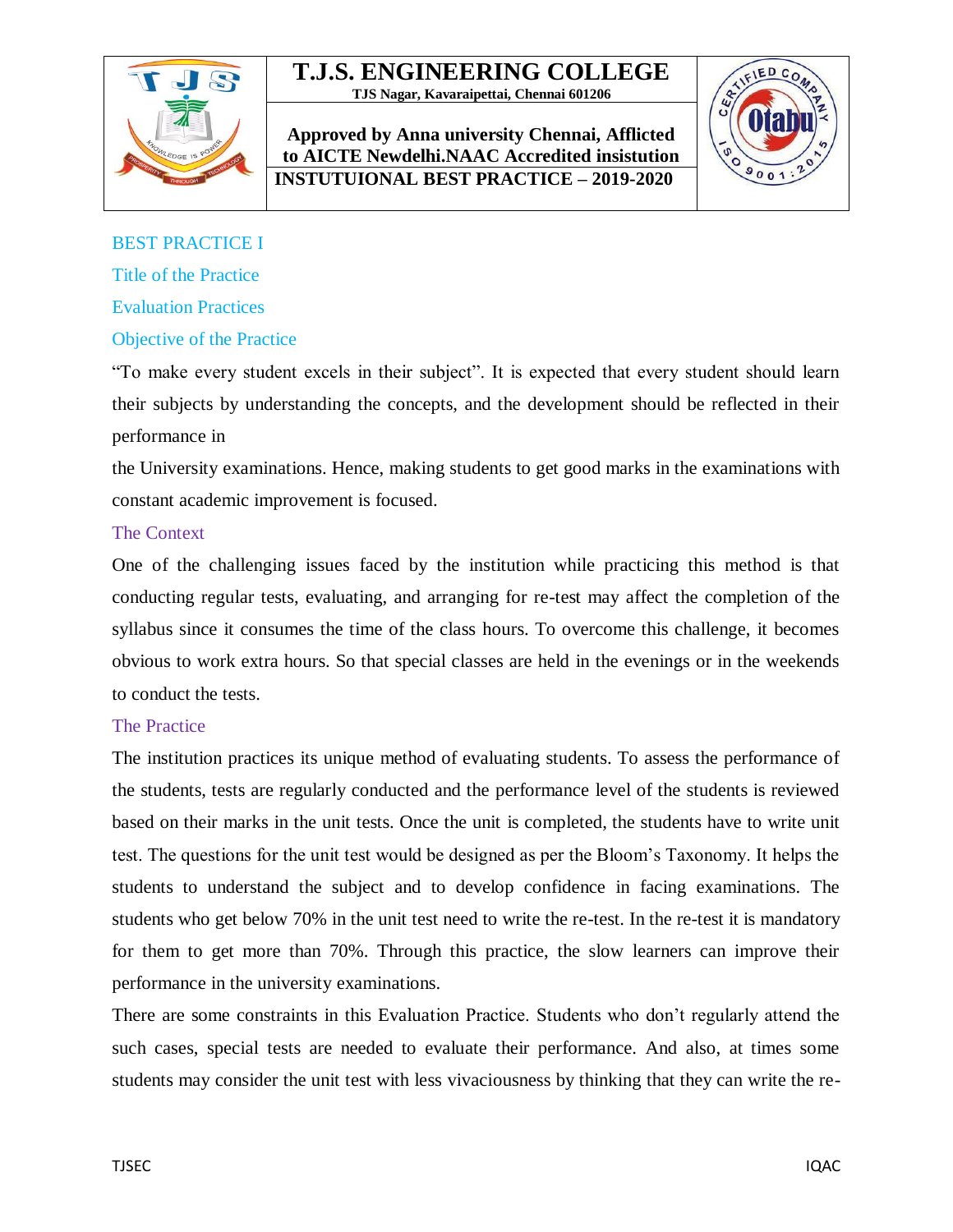

**Approved by Anna university Chennai, Afflicted to AICTE Newdelhi.NAAC Accredited insistution INSTUTUIONAL BEST PRACTICE – 2019-2020**



test. hostel for the student benefit. The Institute provides various means to educate the students Sustainability and alternate Energy Education.

Some of the students initiatives

- E-bike (solar power)
- Lithium batteries
- Bio-gas plant
- Turbine energy
- Evidence of Success

• The impact of this Evaluation Practice is reviewed based on the improvement in the performance of the students in the unit tests. It is ensured that the level of each student is increased with every test. The success of this practice is reflected in the university examinations. The ranking place of the college has tremendously been increased in the last 3 years. At first the college has got 163rd rank, in the year 2018 the college has been ranked in 58th place among the 530 colleges which come under Anna University.

• Problems Encountered and Resources Required

It is difficult to evaluate the students who absent themselves in the unit tests. To encounter this problem, it is made sure that no student skips the tests. Moreover, special tests are conducted for the students whose level of performance is low and also to the students who do not attend the tests. When the students are evaluated and if they are found to be low in their performance, special classes are conducted in the weekends. This improves the performance of the students in the upcoming tests and examinations.

• By this method students are made fearless to face the university examinations.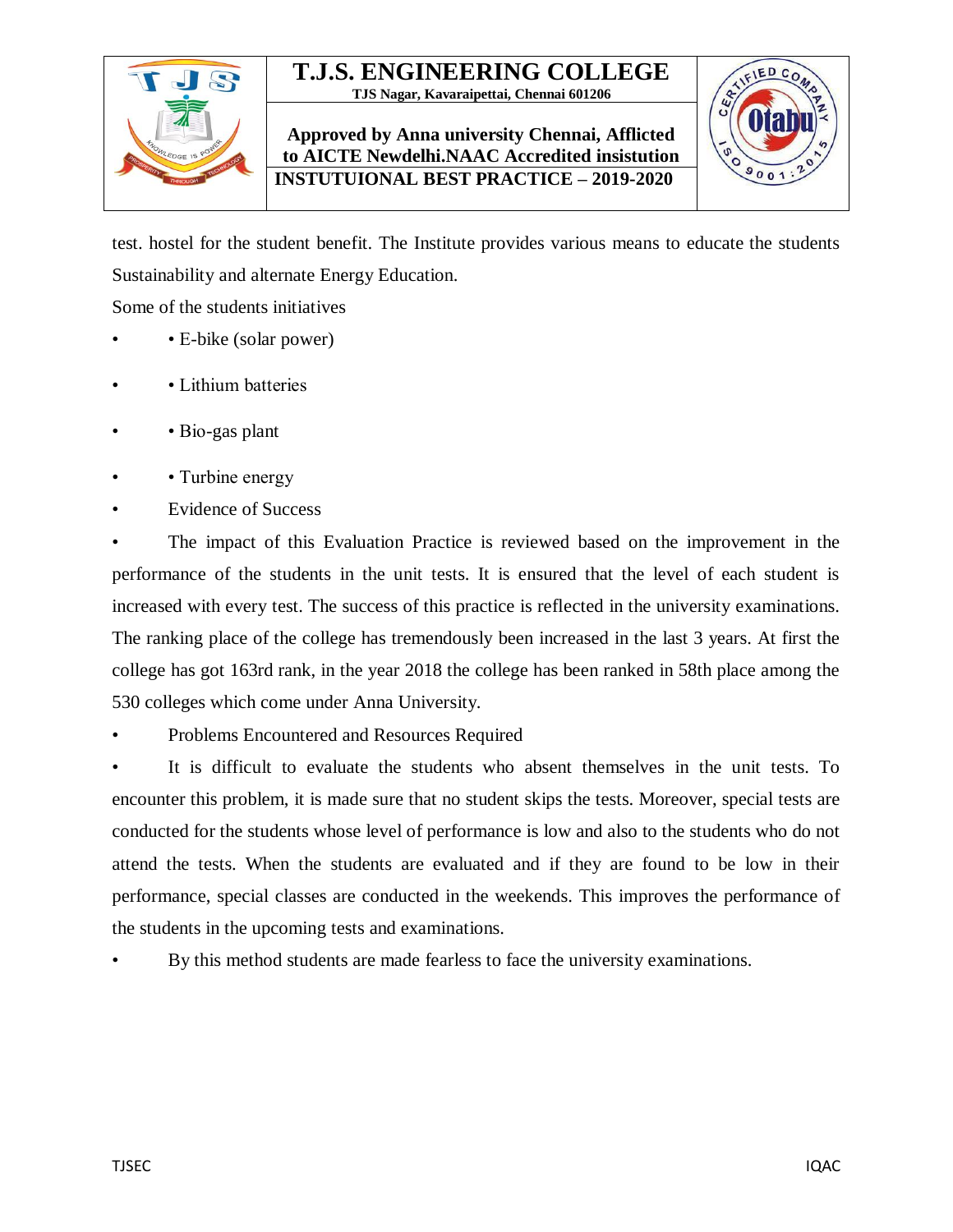

**Approved by Anna university Chennai, Afflicted to AICTE Newdelhi.NAAC Accredited insistution INSTUTUIONAL BEST PRACTICE – 2019-2020**



# **BEST PRACTICE II**

- Title of the Practice
- $WOW Well-being out of Waste A Green Initiative$
- Objectives of the Practice

The main purpose is to create a cleaner and better environment and also aims in developing appropriate knowledge to manage and dispose waste materials among the students. Initiative is being taken for recycling paper and reducing the hazards associated with it.

The Context

Recycling and management of waste paper are the main activities practiced. Paper is an essential commodity linked with the educational growth of our students. The demand which is increasing by leaps and bounds are met through this process and it also supports and benefits the environment.

The Practice

The innovative paper recycling is done systematically. Waste paper is collected in an organized manner.